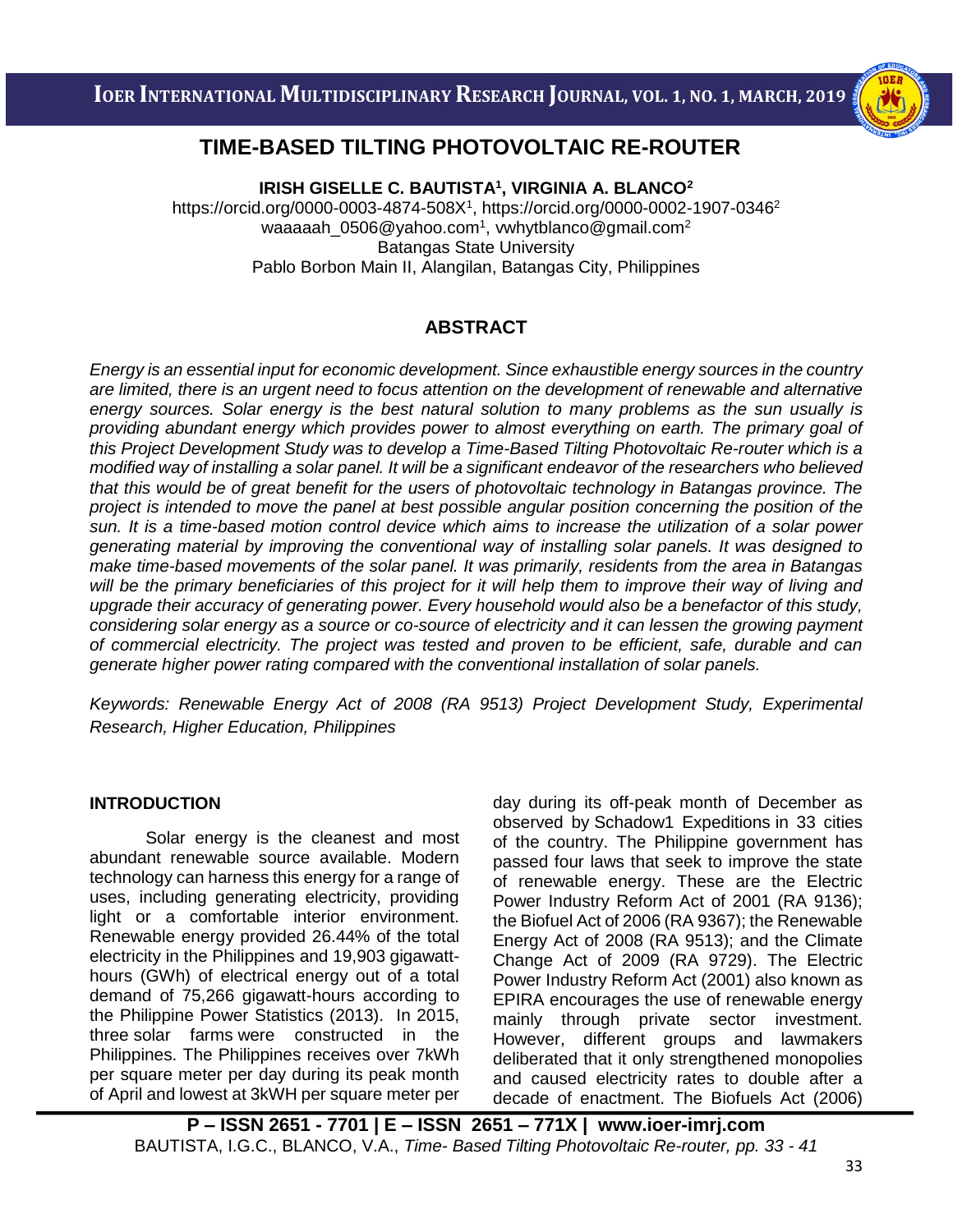i<br>I



tried to reduce the Philippines' dependence on imported fossil fuels. It emboldens investment in biofuels through incentives including a reduced tax on local or imported biofuels. The Renewable Energy Act (2008) mandated a minimum percentage of a generation of electricity from renewable sources. Also under this act, a [feed-in](https://en.wikipedia.org/wiki/Feed-in_tariff)  [tariff](https://en.wikipedia.org/wiki/Feed-in_tariff) system was implemented for electricity produced from renewable sources, giving producers the security of long-term fixed prices. A minimum percentage of electricity from renewable sources for the off-grid missionary electrification system was also mandated. The Climate Change Act (2009) enacted to include a gender-sensitive, pro-children and pro-poor perspective in all climate change and renewable energy efforts. Advanced researches to find more renewable sources are conducted to discover more efficient to find ways, to support the growing needs of humankind. Solar energy is the best natural solution to many problems as the sun is continually providing abundant energy which provides power to almost everything on earth. Previous researchers have found that it's more useful in many places to have solar panels facing west to catch sunlight during electricity peak demand in the afternoon and early evening hours. There are also some studies that fix installation depends upon the location of the establishment. Based from the conventional way of installing solar panels in the Philippines, it must be 29.5° horizontal facing the South from January to June and 5.49° horizontal facing the North from July to December to have a better generation of electricity. Commonly, off-grid solar power systems are fixed-mounted on a frame, ordinarily on the roof of residential houses or commercial establishments, which only harvest sufficient solar energy on specific time when the panel is directly angled at the sun rays, because of this daytime duration is not fully utilized and the efficiency of the solar power system has decreased. The researchers conducted this project development study which is experimental research that proved that the more sunlight reaches the solar panels, the more electricity it can generate for an hour. To generate more electricity, the proponents tried to install the solar panel in the best possible angular position and used a re-router so the panels can move on the best angular position with respect with the position of the sun. The project is a time-based motion control device which aims to increase the utilization of a solar power generating material by improving the conventional way of installing solar panels.

# **RELATED WORK**

Different works of literature and studies gave the foundation and background in the development of the proposed system, the developed Time- Based Tilting Photovoltaic Re-Router

According to Reddy (2011), Converting solar energy into electricity or hydrogen fuel using PV cell is one of the most attractive keys to modern energy issue because solar energy is produced with almost zero carbon emission.

On the study of Ghazali (2012), solar energy absorbed by a solar panel or photovoltaic cell (PV). "Photo" meaning light and "voltaic" meaning electricity. Photovoltaic systems use silicon cells to convert solar radiation into electricity. The PV system captures the sun's energy using solar photovoltaic cells. The cells convert the sunlight into electricity, which can be used to run household appliances and lighting. Each cell is made from one or two layers of semiconducting material, usually silicon. Mostly when the light strikes the cell, a particular portion of it absorbed by semiconductor – energy transferred to the semiconductor. The energy knocks the electron, allowing them to move freely. PV also has an electric field that only allows electron move in a particular direction. This flow of electron we called current.

Moreover, the study of Abdullah (2008) emphasized that solar energy is the light and radiant heat from the sun that influences Earth's climate, weather and sustains life. Solar power of more especially to refer to electricity generated from solar radiation. Solar radiation is secondary resources like as wind and wave power, hydroelectricity and biomass account for most of the available flow of renewable energy on earth. Solar energy technologies can provide electricity generation by heat engine or photovoltaic means,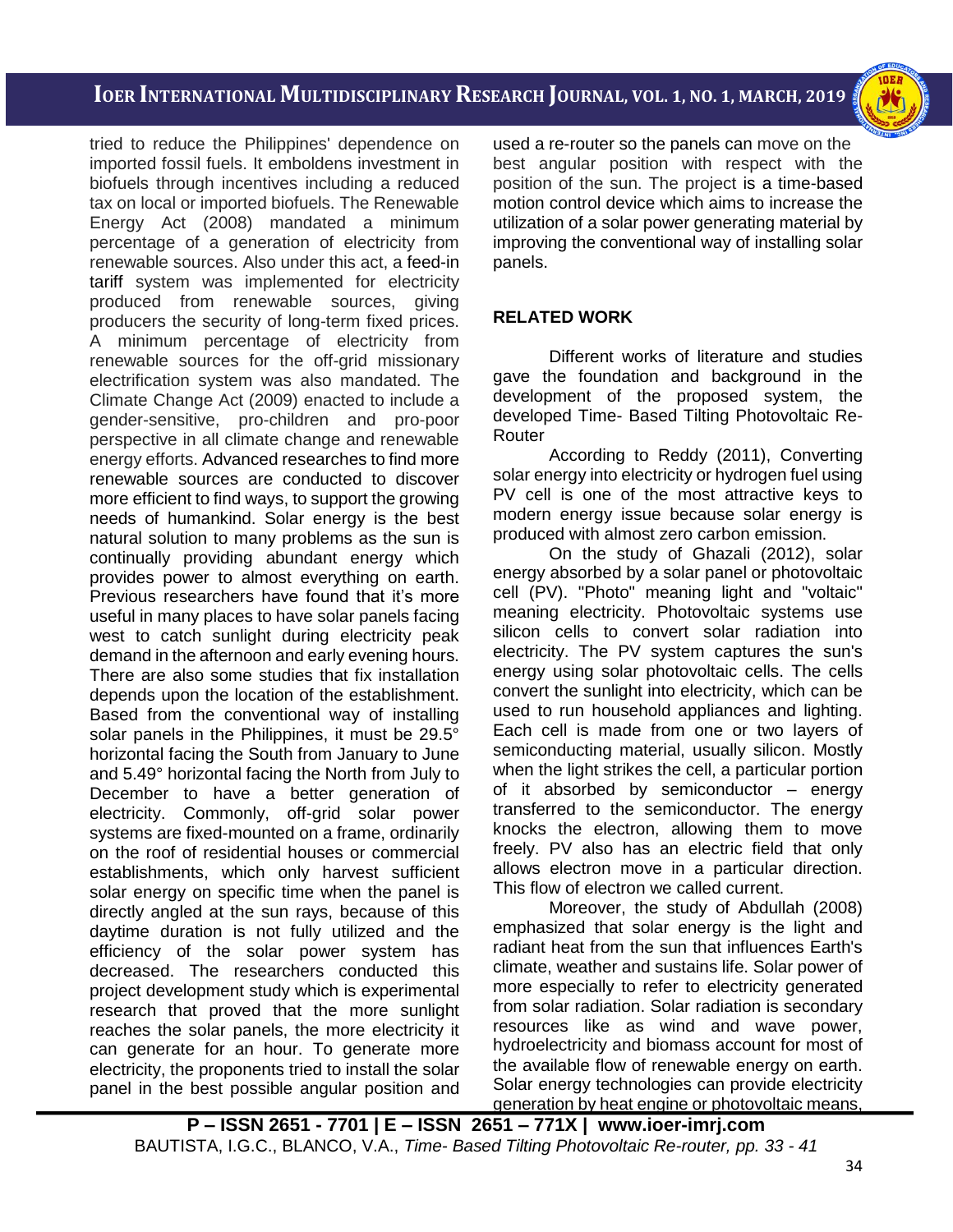space heating and cooling in active and passive solar buildings; potable water via distillation and disinfection, daylighting, hot water, thermal energy for cooking, and high-temperature process heat for the industrial process.

The study of Baharin (2010) discussed that a photovoltaic module or photovoltaic panel is a packaged interconnected assembly of photovoltaic cells also known as solar cells. The photovoltaic module, know more commonly as the solar panel, is then used as a component in a larger photovoltaic system to offer electricity for commercial and residential application. The primary difficulty with solar power and indeed with its cause with power has been one of efficiency. There is more than enough energy heating the earth in the form of solar radiation to meet the power needs of species. Estimates indicate that there is four times as much wind energy available for our use as the species uses every year. So, the difficulty has never been the availability of sun and wind, and they are readily available.

Likewise, Collins et al. (2004), stressed that a charge controller is a switching device that can connect and disconnect the charger to the battery and it will take control over charging and to stop charging and regulate the power going from the solar panels to the batteries. A microcontroller in the circuit will read the level of the batteries and then cut off the source of the panels to the batteries. The advantage of having a microcontroller in the system is that it will open a variety of features to add to the system.

## **OBJECTIVES OF THE STUDY**

The primary aim of the study is to design and develop a Time-Based Tilting Photovoltaic Re-router, a modified way of installing a solar panel. Specifically, the researchers seek to achieve the following (1) To evaluate the existing design of panel installation for further improvement. (2) To design and fabricate Time - Based Tilting Photovoltaic Re-router out of locally available materials (3) to evaluate the performance of the equipment by comparing the following with the conventional solar panel (a) Peak Power output (b) Total Power Output (4) to provide an operational manual of the Project.





## **MATERIALS AND METHODS**

This presents the research design and methods employed in the completion of the study. This Project Development Study used experimental-qualitative research. The research study divided into four stages these are the predesign stage, design stage, fabrication and assembly, and testing stage.

## **1. Pre-design Stage**

This stage comprises the methods followed by the proponents in gathering the specific data essential to the completion of the study. Also, in this stage, the researcher obtained data and information by conducting interviews, discussion with professionals about the subject matter, evaluation of the existing systems and designs, and identification of methods to be employed in the study. The proponents set performance indicators. Good design criteria are considered in the research and the following parameters are performance, effectiveness, durability, and safety.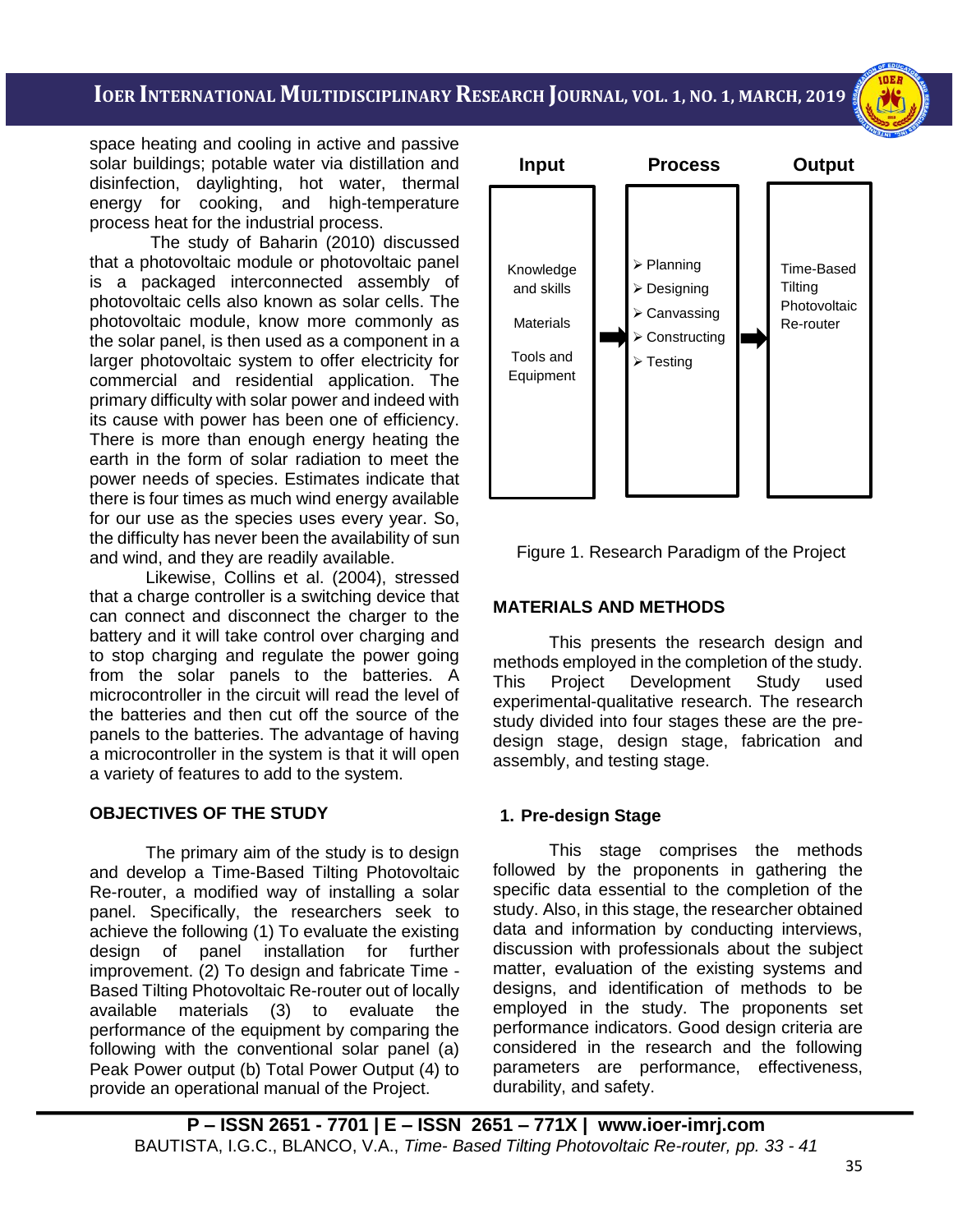i<br>I



Figure 2. Projected Design of the prototype

# **2. Design Stage**

This design focused on the actual design process. The design of the Time-Based Tilting Photovoltaic Re-router started with the functional requirements. Based on the obtained data and information from the pre-design stage, the researcher will be able to come up with a working layout and schematic diagrams.

# **3. Fabrication and Assembly**



Figure 3. Wiring Diagram

In this part of the study, the project was fabricated. With all the appropriate materials selected, construction followed eventually. The fabrication and assembly were divided into Hardware fabrication and wiring installation.

# **3.1 Hardware Fabrication**

Proper assembly and fabrication of the components were included in the design. The components used for the hardware of the system were chosen under the specifications and desired output. The compatibility of the components to the current device was greatly considered for better performance of the system.

# **3.2 Wiring Installation**

Wiring installation comes after the fabrication of the metal frame wherein the DC motor, solar panel, the battery, and the other components were installed and connected based on the target output.



Figure 4. Project Assembly and Wiring

# **3.3 Testing**

The system was tested based on performance indicators stated in the pre-design stage. The system was also tested to ensure the reliability of the instruments used. The

**P – ISSN 2651 - 7701 | E – ISSN 2651 – 771X | [www.ioer-imrj.com](http://www.ioer-imrj.com/)** BAUTISTA, I.G.C., BLANCO, V.A., *Time- Based Tilting Photovoltaic Re-router, pp. 33 - 41*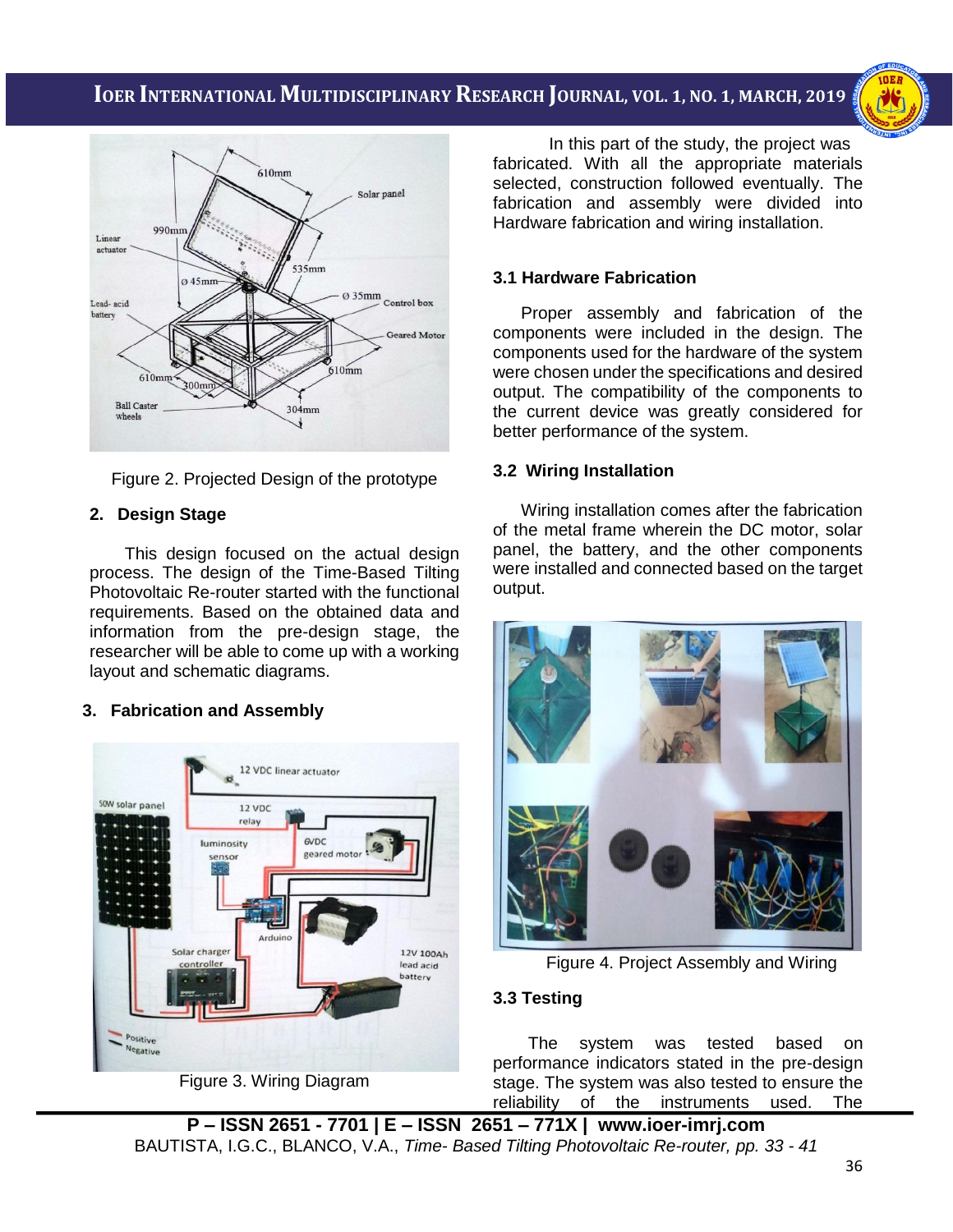i<br>I



performance of the instruments was evaluated and analyzed to determine the capability of the system to produce the desired output



Figure 5. The Completed Time-Based Tilting Photovoltaic Re-router

# **RESULTS AND DISCUSSIONS**

This Section consists of the gathered test results of the researchers. The data gathered were analyzed to measure the reliability and functionality of the system as a whole.

#### **1. Evaluation of the existing design of panel installation**

Most solar power systems are fixed mounted on a frame, ordinarily on the roof of residential houses or commercial establishments which only harvest sufficient solar energy on specific time when the panel is directly angled at the sun rays, because of this daytime duration is not fully utilized and the efficiency of the solar power system has decreased.

## **2. Locally Available Materials**

The table 1 below shows the list of locally available materials used in the completion of the project. The materials used in the construction were carefully selected to ensure the quality, performance and the durability of the output. They were selected based on their availability and ease of use.

|                 |  | Table 1. List of Locally Available Materials and |  |
|-----------------|--|--------------------------------------------------|--|
| their functions |  |                                                  |  |

| <b>Materials</b>                                               | Function(s)                                                                               |  |  |  |  |
|----------------------------------------------------------------|-------------------------------------------------------------------------------------------|--|--|--|--|
| Battery                                                        | The device that produces<br>electricity a chemical reaction.                              |  |  |  |  |
| <b>Solar Panel</b><br>(200W)                                   | Serves for the collection of solar<br>cells.                                              |  |  |  |  |
| Solar<br>Charge<br>controller                                  | Prevents overcharging and may<br>protect against overvoltage.                             |  |  |  |  |
| Inverter                                                       | A device used to convert the<br>220V AC to 24V DC.                                        |  |  |  |  |
| Geared<br>motor                                                | Used to move the panel in the x-<br>axis.                                                 |  |  |  |  |
| Relay                                                          | Device responsible<br>for<br>switching the direction of the<br>actuator and geared motor. |  |  |  |  |
| Used to build the frame of the<br>Angle bar<br>prototype.      |                                                                                           |  |  |  |  |
| Linear<br>Used to move the panel in the Y<br>axis.<br>actuator |                                                                                           |  |  |  |  |
| Flat Metal<br>Bar                                              | Used to build the supporting<br>frame of the solar panel.                                 |  |  |  |  |
| Stranded<br>Wires                                              | mechanical<br>loads<br>Bear<br>or<br>electricity.                                         |  |  |  |  |

## **3. Comparison of the Conventional Solar Panel with the Time-Based Tilting Photovoltaic Re-router**

It can be gleaned from the table below that the peak output is 26 W and its total power output is 182W which is lower than the peak output and total power output from table 3 which is 34W and 247W respectively. The proponents found that the system is highly effective in increasing the output of solar energy harvested compared to fixed frame systems.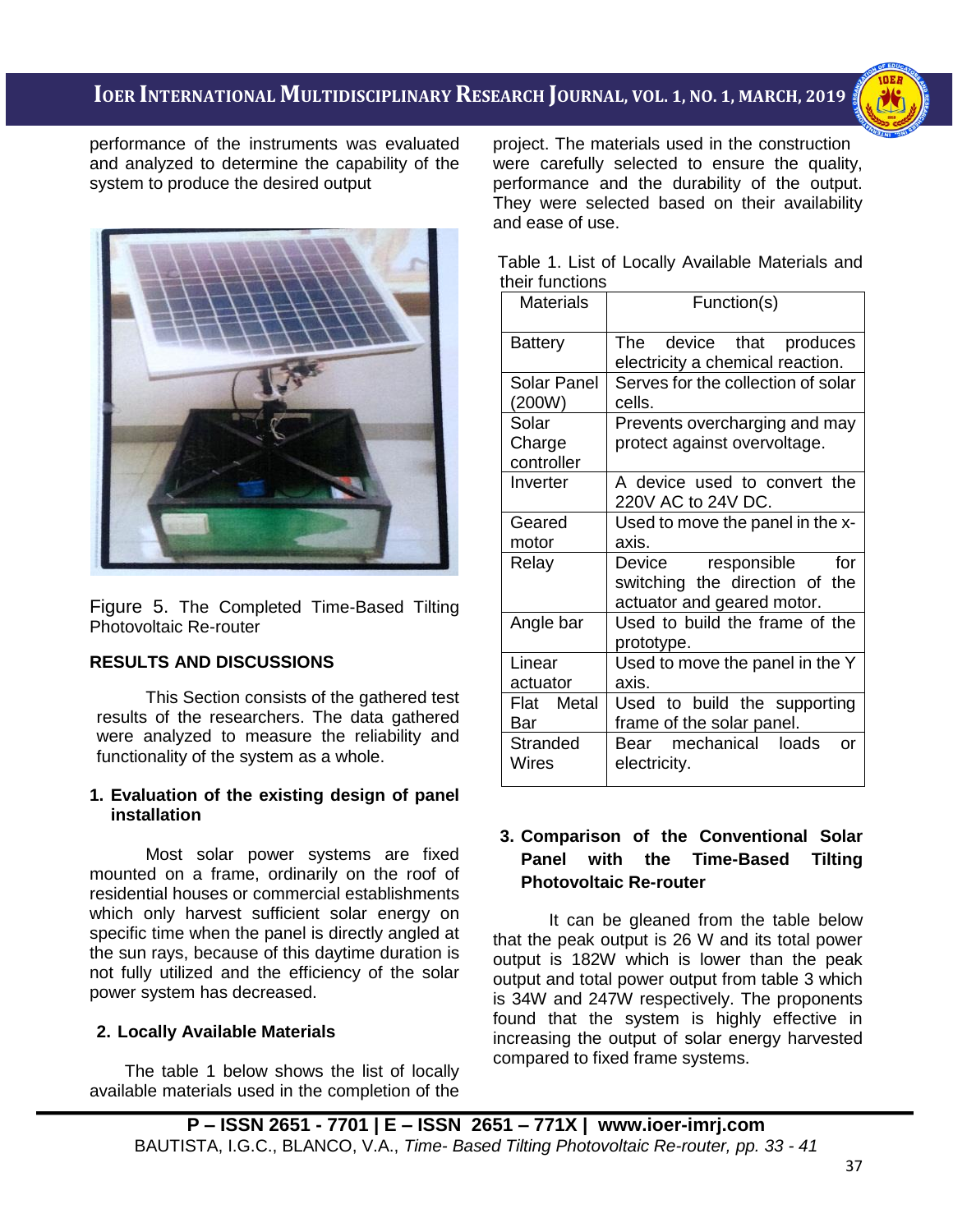

# Table 2. Performance of the Time-Based Tilting Photovoltaic Re-router

i<br>I Table 3. Performance of the Time-Based Tilting Photovoltaic Re-router

| Time  | Ambient       | Cell          | Solar               | Power          |  |  |  |
|-------|---------------|---------------|---------------------|----------------|--|--|--|
|       | Temperature   | Temperature   | Panel<br>Efficiency | Output         |  |  |  |
|       | $(^{\circ}C)$ | $(^{\circ}C)$ | $(\% )$             | (W)            |  |  |  |
| 12:00 | 24.6          | 24.6          | 82.1                | 0              |  |  |  |
|       |               |               |                     |                |  |  |  |
| AM    |               |               |                     |                |  |  |  |
| 1:00  | 24.3          | 24.3          | 82.3                | $\overline{0}$ |  |  |  |
| AM    |               |               |                     |                |  |  |  |
| 2:00  | 24.1          | 24.1          | 82.4                | 0              |  |  |  |
| ΑM    |               |               |                     |                |  |  |  |
| 3:00  | 23.7          | 23.7          | 82.6                | 0              |  |  |  |
| AM    |               |               |                     |                |  |  |  |
| 4:00  | 23.4          | 23.4          | 82.7                | 0              |  |  |  |
| AM    |               |               |                     |                |  |  |  |
| 5:00  | 23.0          | 23.0          | 83.0                | 0              |  |  |  |
| AM    |               |               |                     |                |  |  |  |
|       |               |               |                     |                |  |  |  |
| 6:00  | 23.5          | 23.4          | 82.8                | 0.167          |  |  |  |
| AM    |               |               |                     |                |  |  |  |
| 7:00  | 24.0          | 26.6          | 81.2                | 5.978          |  |  |  |
| AM    |               |               |                     |                |  |  |  |
| 8:00  | 25.0          | 31.7          | 78.8                | 16.425         |  |  |  |
| AM    |               |               |                     |                |  |  |  |
| 9:00  | 26.0          | 30.6          | 79.3                | 22.133         |  |  |  |
| AM    |               |               |                     |                |  |  |  |
| 10:00 | 27.2          | 32.8          | 78.2                | 23.693         |  |  |  |
| ΑM    |               |               |                     |                |  |  |  |
| 11:00 | 27.0          | 31.3          | 78.9                | 26.142         |  |  |  |
| AM    |               |               |                     |                |  |  |  |
|       | 29.0          | 33.9          | 77.7                | 25.164         |  |  |  |
| 12:00 |               |               |                     |                |  |  |  |
| PM    |               |               |                     |                |  |  |  |
| 1:00  | 29.4          | 35.6          | 76.9                | 21.183         |  |  |  |
| РM    |               |               |                     |                |  |  |  |
| 2:00  | 29.7          | 33.6          | 77.8                | 19.807         |  |  |  |
| РM    |               |               |                     |                |  |  |  |
| 3:00  | 30.0          | 34.8          | 77.2                | 14.926         |  |  |  |
| PM    |               |               |                     |                |  |  |  |
| 4:00  | 30.0          | 34.1          | 77.6                | 6.571          |  |  |  |
| PM    |               |               |                     |                |  |  |  |
| 5:00  | 29.0          | 28.3          | 80.4                | 0.209          |  |  |  |
| РM    |               |               |                     |                |  |  |  |
| 6:00  | 29.5          | 29.5          | 79.8                | 0              |  |  |  |
| PM    |               |               |                     |                |  |  |  |
|       |               |               |                     |                |  |  |  |
| 7:00  | 30.0          | 30.0          | 79.6                | 0              |  |  |  |
| PM    |               |               |                     |                |  |  |  |
| 8:00  | 27.5          | 27.5          | 80.8                | 0              |  |  |  |
| PM    |               |               |                     |                |  |  |  |
| 9:00  | 25.0          | 25.0          | 82.0                | 0              |  |  |  |
| PM    |               |               |                     |                |  |  |  |
| 10:00 | 25.2          | 25.2          | 81.9                | 0              |  |  |  |
| PM    |               |               |                     |                |  |  |  |
| 11:00 | 24.0          | 24.0          | 82.5                | 0              |  |  |  |
| PM    |               |               |                     |                |  |  |  |
|       |               |               |                     |                |  |  |  |

| <b>INUVURAL NUTURE</b> |                                         |                                      |                                      |                        |  |  |
|------------------------|-----------------------------------------|--------------------------------------|--------------------------------------|------------------------|--|--|
| Time                   | Ambient<br>Temperature<br>$(^{\circ}C)$ | Cell<br>Temperature<br>$(^{\circ}C)$ | Solar<br>Panel<br>Efficiency<br>(% ) | Power<br>Output<br>(W) |  |  |
| 12:00<br>AM            | 24                                      | 24.00                                | 82.5                                 | $\overline{0}$         |  |  |
| 1:00<br>AM             | 22.2                                    | 22.2                                 | 83.4                                 | 0                      |  |  |
| 2:00<br>AM             | 22.2                                    | 22.2                                 | 83.4                                 | 0                      |  |  |
| 3:00<br>AM             | 22.2                                    | 22.2                                 | 83.4                                 | 0                      |  |  |
| 4:00<br>AM             | 22.2                                    | 22.2                                 | 83.4                                 | 0                      |  |  |
| 5:00<br>AM             | $\overline{2}2.1$                       | 22.1                                 | 83.3                                 | 0                      |  |  |
| 6:00<br>AM             | 22                                      | 20                                   | 84.4                                 | 0.192                  |  |  |
| 7:00<br>AM             | 26.3                                    | 31.26                                | 79.0                                 | 9.137                  |  |  |
| 8:00<br>AM             | 26                                      | 42.02                                | 73.8                                 | 22.059                 |  |  |
| 9:00<br>AM             | 26                                      | 38.85                                | 75.3                                 | 22.65                  |  |  |
| 10:00<br>AM            | 28.1                                    | 45.36                                | 72.1                                 | 25.931                 |  |  |
| 11:00<br>AM            | 30                                      | 50.36                                | 69.7                                 | 30.138                 |  |  |
| 12:00<br>PM            | 31                                      | 53.41                                | 68.2                                 | 32.388                 |  |  |
| 1:00<br>PM             | 30.8                                    | 49.93                                | 69.9                                 | 34.007                 |  |  |
| 2:00<br><b>PM</b>      | 30                                      | 47.48                                | 71.1                                 | 31.468                 |  |  |
| 3:00<br>PM             | 30                                      | 45.15                                | 72.2                                 | 25.006                 |  |  |
| 4:00<br><b>PM</b>      | 30.8                                    | 38.00                                | 75.7                                 | 13.461                 |  |  |
| 5:00<br><b>PM</b>      | 28.9                                    | 28.68                                | 80.2                                 | 0.528                  |  |  |
| 6:00<br><b>PM</b>      | 27                                      | 27                                   | 81.0                                 | 0                      |  |  |
| 7:00<br>PM             | 26.6                                    | 26.6                                 | 81.2                                 | 0                      |  |  |
| 8:00<br>PM             | 26.6                                    | 26.6                                 | 81.2                                 | 0                      |  |  |
| 9:00<br>PM             | 26                                      | 26                                   | 81.5                                 | 0                      |  |  |
| 10:00<br>PM            | 25.7                                    | 25.7                                 | 81.8                                 | 0                      |  |  |
| 11:00<br><b>PM</b>     | 25                                      | 25                                   | 82.0                                 | 0                      |  |  |

| 26 W<br>182W<br><b>Total Power</b><br>Peak Power<br>Output<br>Output | <b>Peak Power</b><br>Output | 34 W | <b>Total Power</b><br>Output | 247 |
|----------------------------------------------------------------------|-----------------------------|------|------------------------------|-----|
|----------------------------------------------------------------------|-----------------------------|------|------------------------------|-----|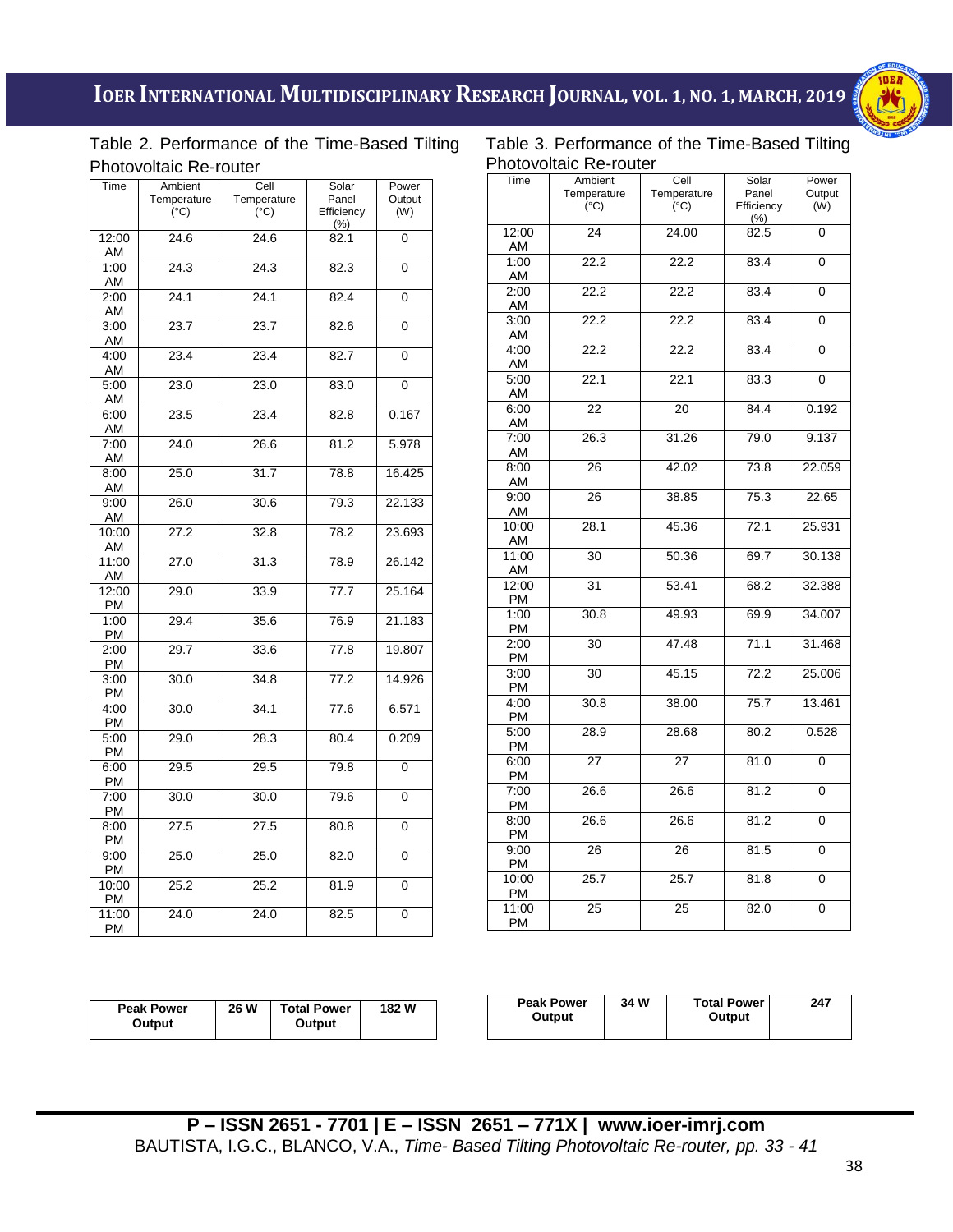i<br>I



### **4. Proposed User's Manual**

The user's manual was developed to assure the safety of its user. The manual contains the parts of the Time-Based Tilting Photovoltaic Rerouter, the operational procedure of the project and safety measures and its maintenance. The proponents provided an operational manual so anyone can do the proper maintenance and use the Time-Based Tilting Photovoltaic Re-router. Proper maintenance should be done regularly to maintain its excellent performance while in



operation.

Figure 6. User's Manual

#### **CONCLUSIONS**

After a series of test and evaluation, the researchers found out that the project was functioning effectively. Any individual could use it. The following were the conclusions formulated anchored from the findings of the study:

1. Conventional installation of solar panels has a limited amount of energy for it has an only specific time of use.

- 2. The developed project was designed and constructed based on the availability of the materials.
- 3. The prototype delivered higher power output and efficiency loss due to heat than the conventional solar panels.
- 4. The operation manual was essential and useful in maintaining and proper operation of the prototype.

#### **RECOMMENDATIONS**

Guided by the analyzed findings and conclusions, the following were hereby recommended:

- 1. Further modifications and development of the project to further increase the efficiency of the system.
- 2. Series of evaluation as to the extent of solar power generation should be made to identify apparent lapses.

#### **ACKNOWLEDGEMENTS**

The researchers would like to express their deepest and sincerest gratitude and appreciation to the following persons who undoubtedly shared and given their valuable time and support in the accomplishment of this study. To our Almighty God, for the insuperable blessings He bestowed, especially the gift of life and knowledge, as well as patience and understanding that enabled them to push through with this endeavor. To Dr. Philip Y Del Rosario, Dean of the College of Industrial Technology, for giving the proponents permission to finished the project. To the Faculty and Staff, for giving so much inspiration in pursuing this piece of work and providing constructive comments for the betterment of this study. To their friends and students, for their unending support, understanding, and encouragement during the completion of this study. To their Family, who was the inspiration and for their support morally, spiritually and financially to make this study possible.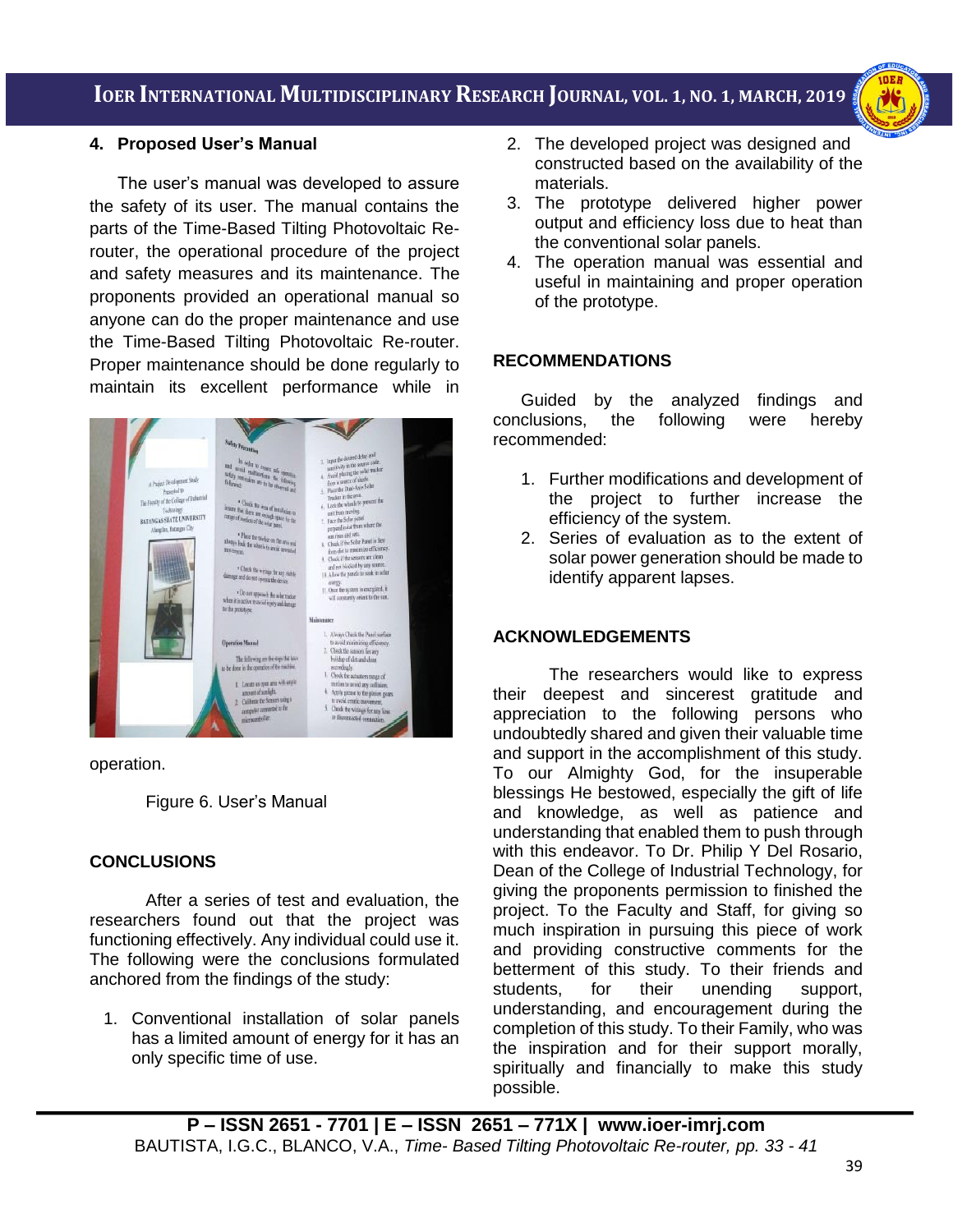i<br>I



# **REFERENCES**

- Abdullah, A.B. (2008). *Portable Solar Street Lamp*. University of Malaysia, Pahang, Malaysia.
- Baharin, M.A. (2010). *Solar Bicycle*. University of Malaysia, Pahang, Malaysia.
- Boxwell, M. (2016). *The Solar Electricity Handbook - 2016 Edition: A simple, practical guide to solar energy: how to design and install photovoltaic solar electric systems*. Greenstream Publishing.
- Chiras, D. (2009). *Power from the Sun: A Practical Guide to Solar Electricity*. Gabriola Island: New Society Publishers.
- Collins, C., Habbab, K., Kondracki, R. (2014). *Solar Powered Charging Station*. University of Bridgeport, USA.
- Control of Induction Motors by Using Programmable Logic Controllers (PLC). (2016). *International Journal of Science and Research (IJSR)*, *5*(5), 1923-1926. doi:10.21275/v5i5.nov136742
- Craddock, D. (2008). *Renewable Energy Made Easy: Free Energy from Solar, Wind, Hydropower, and Other Alternative Energy Sources*. Ocala, FL: Atlantic Publishing Company.
- *[Department Circular No. DC2007-05-0006,](https://www.doe.gov.ph/sites/default/files/pdf/issuances/dc_2007-05-0006.pdf)* Retrieved on January 04, 2019 from https://www.doe.gov.ph/laws-andissuances/implementing-rules-andregulations
- Duffie, J. A., & Beckman, W. A. (2013). Solar Engineering of Thermal Processes. doi:10.1002/9781118671603
- Firoozian, R. (2014). Servo Motors and Industrial Control Theory. *Mechanical Engineering Series*. doi:10.1007/978-3-319-07275-3
- Ghazali, M.H. (2012*). Solar System for Irrigation System*. University of Malaysia, Pahang, Malaysia.
- Malicdem, E. (2015). *Optimal Tilt of Solar Panels in the Philippines*. Schadow Expeditions:6.
- *Presidential Management Staff [Republic Act No](Republic%20Act%20No.%209513,%20Retrieved%20on%20January%2004,%202019%20%20from%20https:/www.doe.gov.ph/laws-and-issuances/republic-act-no-9513)*. *9513*[, Retrieved on January 04, 2019 from](Republic%20Act%20No.%209513,%20Retrieved%20on%20January%2004,%202019%20%20from%20https:/www.doe.gov.ph/laws-and-issuances/republic-act-no-9513)  [https://www.doe.gov.ph/laws-and](Republic%20Act%20No.%209513,%20Retrieved%20on%20January%2004,%202019%20%20from%20https:/www.doe.gov.ph/laws-and-issuances/republic-act-no-9513)[issuances/republic-act-no-9513](Republic%20Act%20No.%209513,%20Retrieved%20on%20January%2004,%202019%20%20from%20https:/www.doe.gov.ph/laws-and-issuances/republic-act-no-9513)
- *Presidential Management Staff [Republic Act No.](http://officialgazette.gov.ph/downloads/2001/06jun/20010608-RA-09136-GMA.pdf)  9136,* [Retrieved](http://officialgazette.gov.ph/downloads/2001/06jun/20010608-RA-09136-GMA.pdf) on January 04, 2019 from https://www.doe.gov.ph/laws-andissuances/republic-act-no-9136
- Reddy, P. (2012). Solar Power Generation. doi:10.1201/b11886
- *[Renewable Energy Act,](http://www.reurasia.com/single-post/2016/09/13/Latest-Renewable-Energies-Projects-in-the-Philippines)* Retrieved on January 04, 2019 from https://www.transco.ph/pdf/RA-9513 renewable\_energy\_act.pdf
- *[Repeal EPIRA: PH power rates double in 15](http://ibon.org/2016/06/repeal-epira-ph-power-rates-double-in-15-years-ibon/)  [years–IBON](http://ibon.org/2016/06/repeal-epira-ph-power-rates-double-in-15-years-ibon/)*, Retrieved on January 04, 2019 from http://ibon.org/2016/06/repeal-epira-phpower-rates-double-in-15-years-ibon/
- *Republic Act No. 9367*, Retrieved on January 04, 2019 from www.senate.gov.ph/republic\_acts/ra%20936 7.pdf
- *Revised Implementing Rules and Regulations (IRR) of Republic Act No. 9729, Otherwise Known as The Climate Change Act of 2009."* Climate Change Commission (CCC). Retrieved on December 2018 from http://climate.gov.ph/draft%20revised%20irr %20-%20RA%209729.pdf